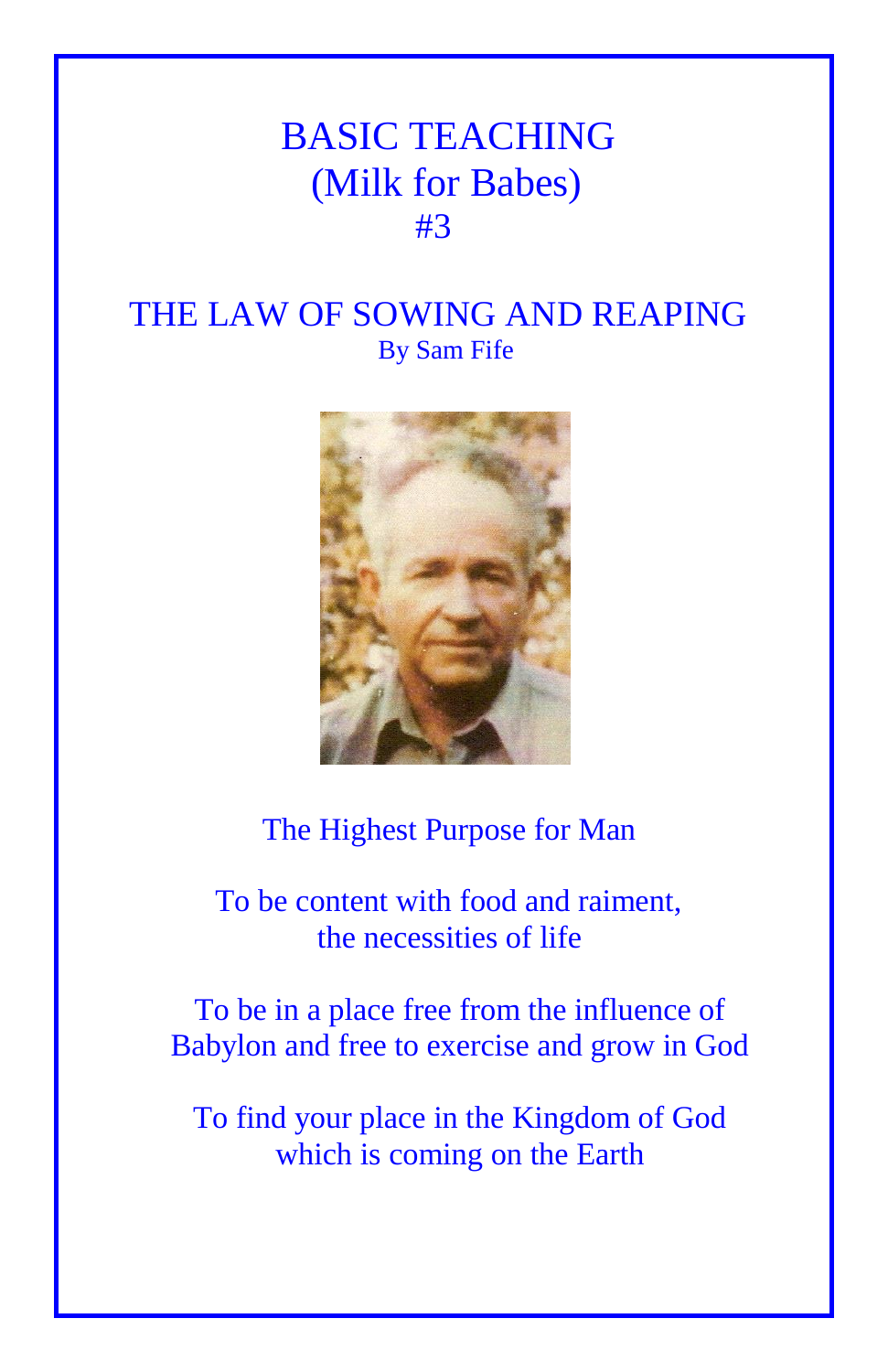In this study we will share with you one of the greatest truths in the Bible, and the revelation of one of the mighty laws of the kingdom of God, spiritual laws of the kingdom of God. If you will turn with us in your bible to the sixth chapter of Galatians and beginning with the seventh verse. The Spirit speaks through the Apostle Paul and says;

Gal 6:7 Be not deceived; God is not mocked: for whatsoever a man soweth, that shall he also reap. 8 For he that soweth to his flesh shall of the flesh reap corruption; but he that soweth to the Spirit shall of the Spirit reap life everlasting.

One of the first things we would like to show you about this statement of the apostle Paul is that here Paul was speaking to Christians, not to the lost people. Paul says to Christians; "You will reap what you sow." The Spirit says to Christians, be not deceived into thinking that just because you are saved and have accepted Jesus Christ as your saviour, and because Christ died to pay for your sins, that we can escape the reaping of what we sow.

Jesus did not die on the cross to enable us to escape the responsibility of keeping God's laws. He died on the cross, and shed His blood to atone for our sins, to enable us to escape the penalty of God's law and make us clean vessels so that the Holy Spirit could enter into us and give us the power to keep God's law. Jesus did not die on the cross to enable us to escape the results of our sowing, He died to enable us to sow aright and fulfill the law of God.

Paul says to Christians here, "Be not deceived." Be not deceived into thinking that just because you are Christians you can escape the results of your sowing. Many Christians today are deceived into thinking that because Christ kept the law of God perfectly for us and shed His blood to enable us to escape the penalty of our sins, they are deceived into thinking that they can go on sowing wrongly and escape the result of their wrong sowing.

Paul pleaded with the Christians of his day, not to be deceived into this kind of thinking. He made it very clear to Christians, "Whatsoever you sow, so shall you also reap."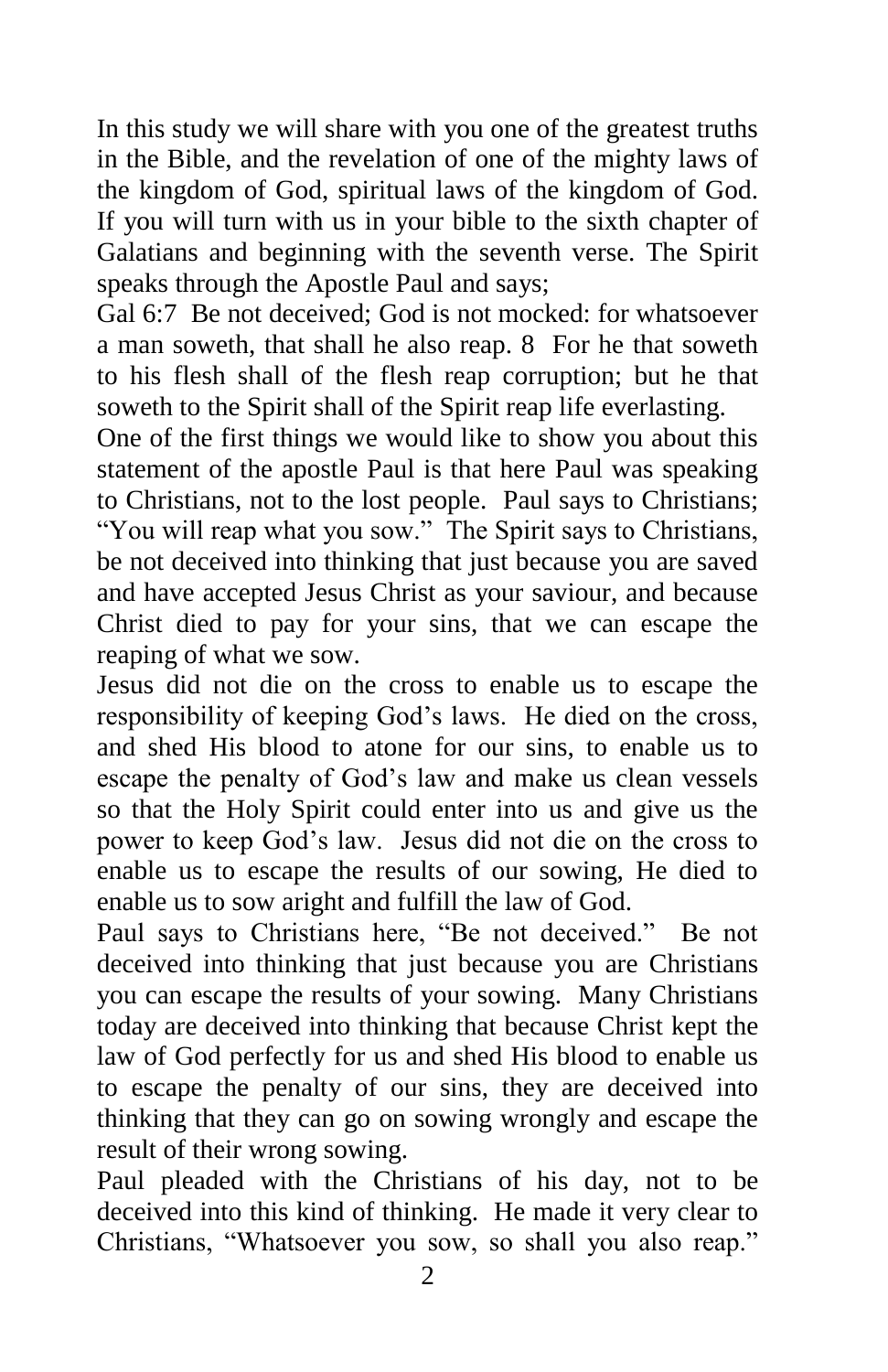He made it very clear in his own church that if you sow to the flesh, you shall of the flesh reap corruption.

It does not make any difference if you are a Christian, or any difference if you are saved, or that you are cleansed of past, present or future sins in the eyes of God through the blood of Jesus, still Paul says, "If you sow to the flesh, you shall still reap the results of your sowing".

There is a theology in the earth, and that is that since Christ atoned for our sins, then it does not matter very much whether we sow aright or not. That since God will forgive all our sins that we don't have to be too concerned about this matter of right sowing.

The simple truth is that even though it is true that Jesus' shed blood enables us to escape any condemnation from God and any penalty of our sins, nevertheless, we will still reap the results of our sowing, right here on earth, if we go on sowing wrongly.

This is why Christians still suffer, and are still sick, confused, defeated in their lives. Simply because they have failed to see that though we have accepted the shed blood of Jesus to enable us to escape the penalty of sin, still we will reap the results of our wrong sowing, if we go on sowing wrongly. Sowing to the flesh, we will yet of the flesh reap corruption, and that is exactly what is happening in the Christian church today.

The Apostle Paul says by the Spirit: "Be not deceived, God is not mocked." How foolish we are! How deceived we are! To think that just because we are Christians we can go on breaking God's divine laws, ignoring God's divine laws, failing to keep God's divine laws, and not reap the results of the sowing. God's Word is His law. Because God is perfection, His law is perfect and does not break at any point. When God speaks a word it becomes absolute law, it emanates forth from His nature as a divine law. Though God Himself will always forgive us, and never hold sin against us, through the blood of Jesus, yet it is still true that we can only come to our heaven, and we can only experience the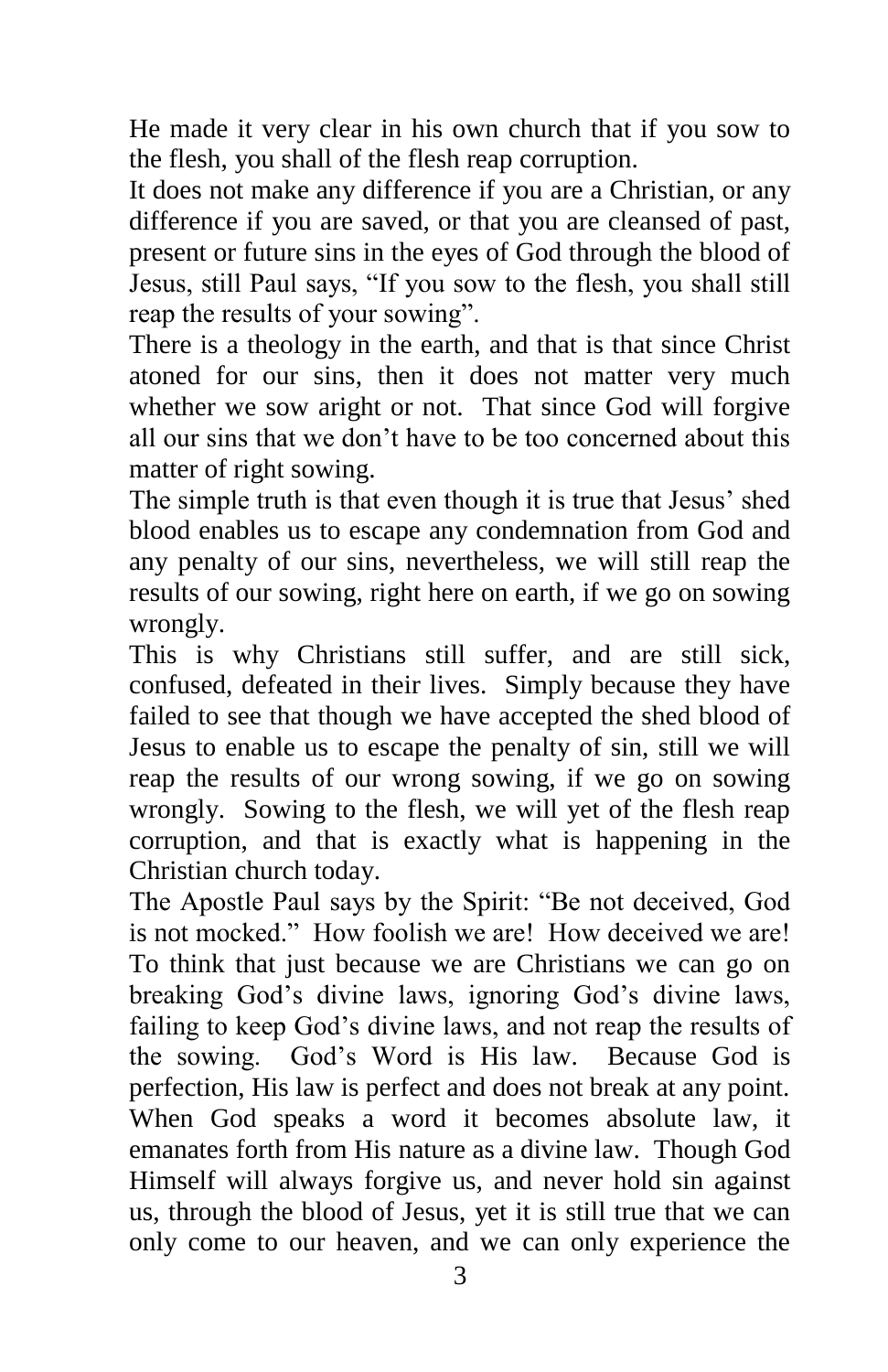blessing of God's kingdom fully, by rising to the point in the Spirit where we are fulfilling those laws perfectly.

When the law of God says that the condition of God's law of faith must be met, that one must believe that it is done before he is going to receive a healing from God, before a lame leg is going to be made to walk, or a cancer is going to be put away, or before anything else is going to be healed, one is very foolish to imagine that God's law is going to be mocked and that God is going to make some special arrangement by which they can receive God's blessing without meeting the condition of the law.

When the laws of God's kingdom say that one can only attain to the law of faith and walk in the law of faith by first keeping the lesser laws, by being full of faith and faithful in the little things, such as walking in love, turning the other cheek, being meek in the Spirit. One is very foolish to imagine that God is going to be mocked and is going to make some special arrangement for them, so that they can attain to the blessings of the law of faith without walking in and living in and meeting the conditions of all of God's lesser laws.

One would be deceived to imagine that when God's law requires that we feed upon God's Word in order to be spiritually strong, to have peace, joy, happiness, that God is going to make some special arrangement for them just because they are Christians and have been cleansed by the blood. One would be deceived to believe that they can have all these things and be living in the laws of the Kingdom and the laws of God without fulfilling its conditions.

It is true that God will forgive our stumblings and our failures to keep His law perfectly. Nevertheless it is yet true that in order for us to come to our heaven that He has prepared for us, we must yet come to the place where we are walking and fulfilling God's law perfectly. Jesus said, "Not one jot or tittle of God's law shall pass away until all be fulfilled in us." If we at anytime imagine that God is going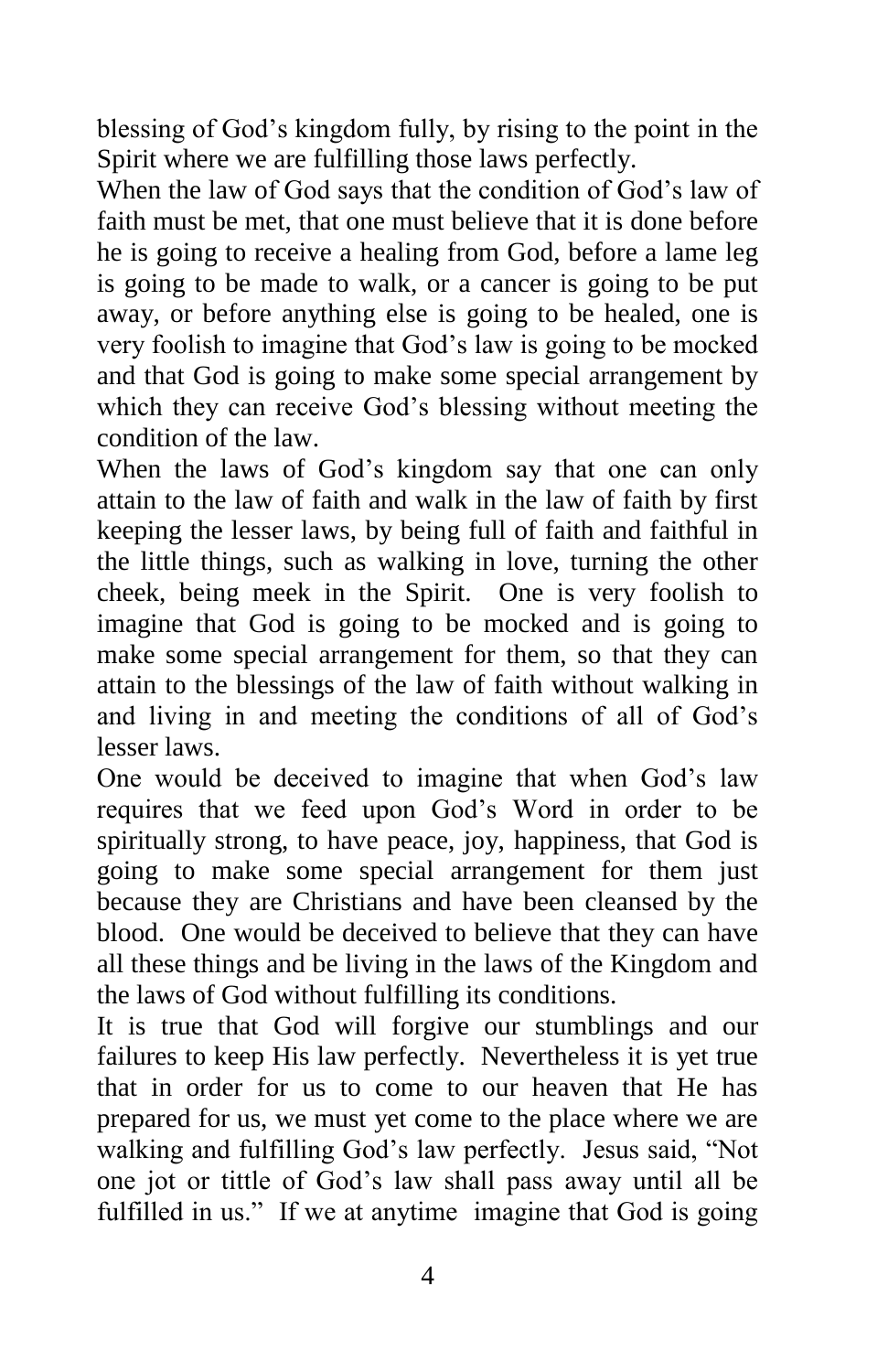to do away with His law or make some special arrangement for us, we are deceived.

This would be mocking God's law, and it cannot be mocked, it must be met. It is truth that through the name of Jesus we can ask in faith in that name and God will answer every prayer. But it is also the truth, that it is only as we walk in, live in the laws of the Spirit, that Jesus taught and the instructions and commandments of God, that we can come to that kind of faith in that name which will enable God's law of faith to work for us and bring the answer to every prayer.

This is why Christians pray and they do not receive the answers. This is why they seek to experience the blessings of the higher laws of God. "They shall heal the sick, they shall cast out devils, they shall speak in new tongues" and yet they do not experience these blessings because they skip over the other laws.

The lesser laws of the Kingdom of God which must be walked in, in order to attain to the higher things. They imagine that they can be made ruler over many things without being faithful in the few things.

They imagine that they can be made rulers over the big promises and the higher things of God without being full of faith in the lesser laws. It cannot be

I see a church full of people who are not faithful or full of faith enough to even give their tithes to God.

In this beginning of the walk of faith where God calls upon us to give of our material means as an act of faith, trusting God to provide for our every need and give us back more than we give Him. In that very first step of faith, they cannot be faithful or full of faith, Yet they hope to experience the blessings of the higher laws. The miracles, healings, all those things, and when they do not they wonder why. Simply because they are not sowing aright. They cannot expect to reap aright without sowing aright.

 This brings us to the next point in our text. Scripture continues by saying: "Whatsoever you sow so shall ye also reap. He that soweth to the flesh shall of the flesh reap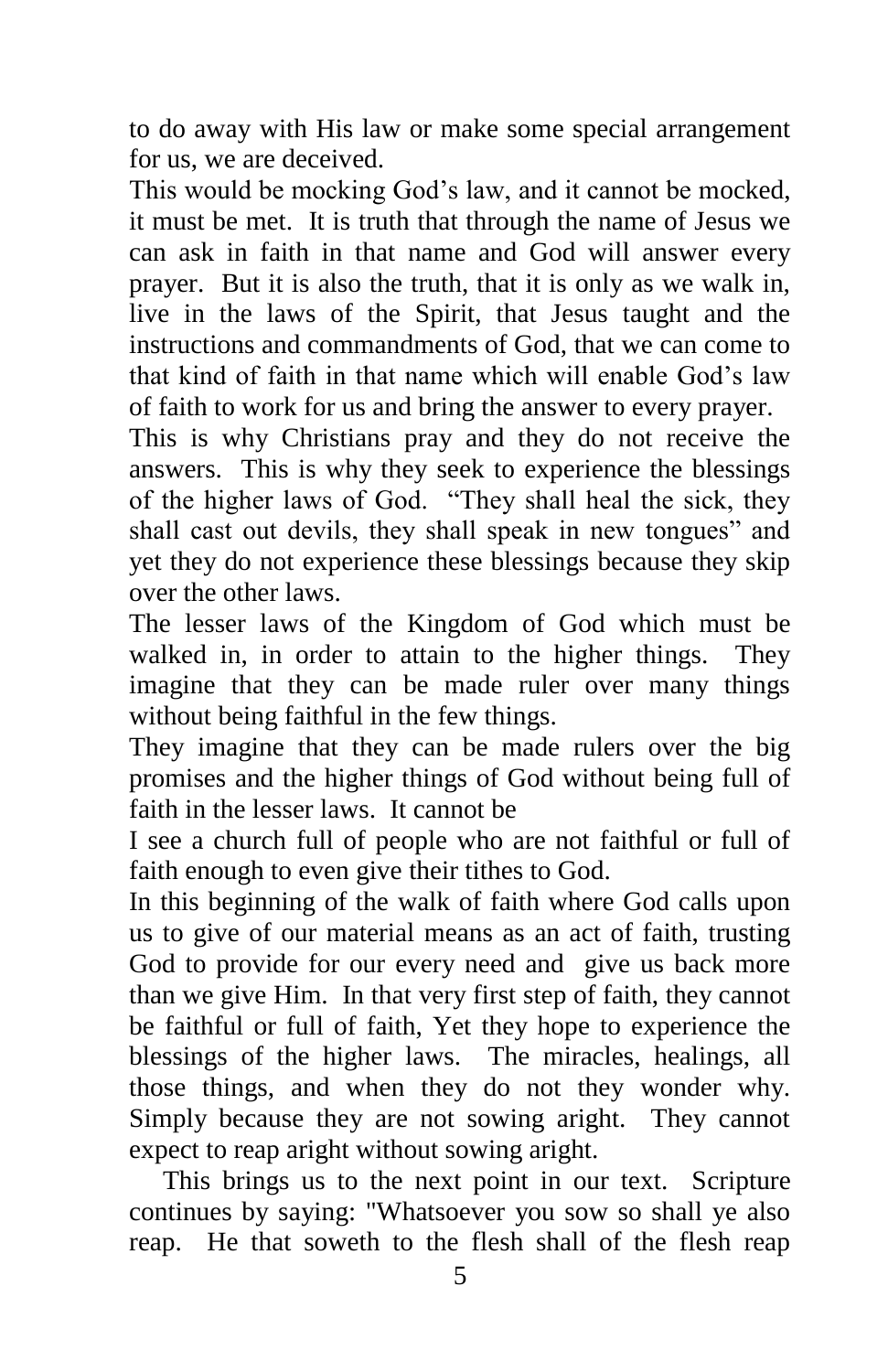corruption. He that soweth to the spirit, shall of the spirit reap life."

 First let us consider this statement in the broad sense. The truth is that when God made us, He gave us two sides to our beings. There are two parts to our nature. One, we are spirit, the other we are flesh. But the part which is spirit is the "real you." The flesh is just the body in which the spirit dwells. The flesh is just the house in which the spirit dwells.

 God made provision for our spirit and He also made provision for our flesh. He gave us physical food to feed the physical flesh part of our being. He gave us spiritual food to feed the spiritual part of our being. His plan was for the spirit to rule over the flesh. His plan was for us to feed our spirit with every word that proceedeth out of the mouth of God. As He spoke by His Son: "Man cannot live or have life, by the material bread alone, but by every word that proceedeth forth out of the mouth of God."

 He intended for us to sow first to the spirit and as a result of our sowing to the spirit the flesh would reap its own blessings. As a result of our sowing to the spirit and to the spiritual things, the power and the glory and the blessings in the life of God would be manifested in the physical, in the flesh. But through the workings of the devil and through the fall, this plan of God was reversed and instead of the spirit ruling over the flesh, now the flesh man rules over the spirit.

Instead of first seeking the Kingdom of God, then having all the fleshly, material things come as a result of that being added unto us, man seeks first the fleshly things and neglects his spirit. He sows to the flesh and ignores the spirit, and the result of that is corruption.

 So we human beings spend all of our time and all of our efforts here on earth sowing to our flesh. Building the things pleasing to the flesh, satisfying its fleshly desires and cravings. We work our lives away to build the most beautiful houses for it to dwell in, to furnish them with the most lovely furniture to sit down on, to put upon our tables the choicest foods and material bread that this world has to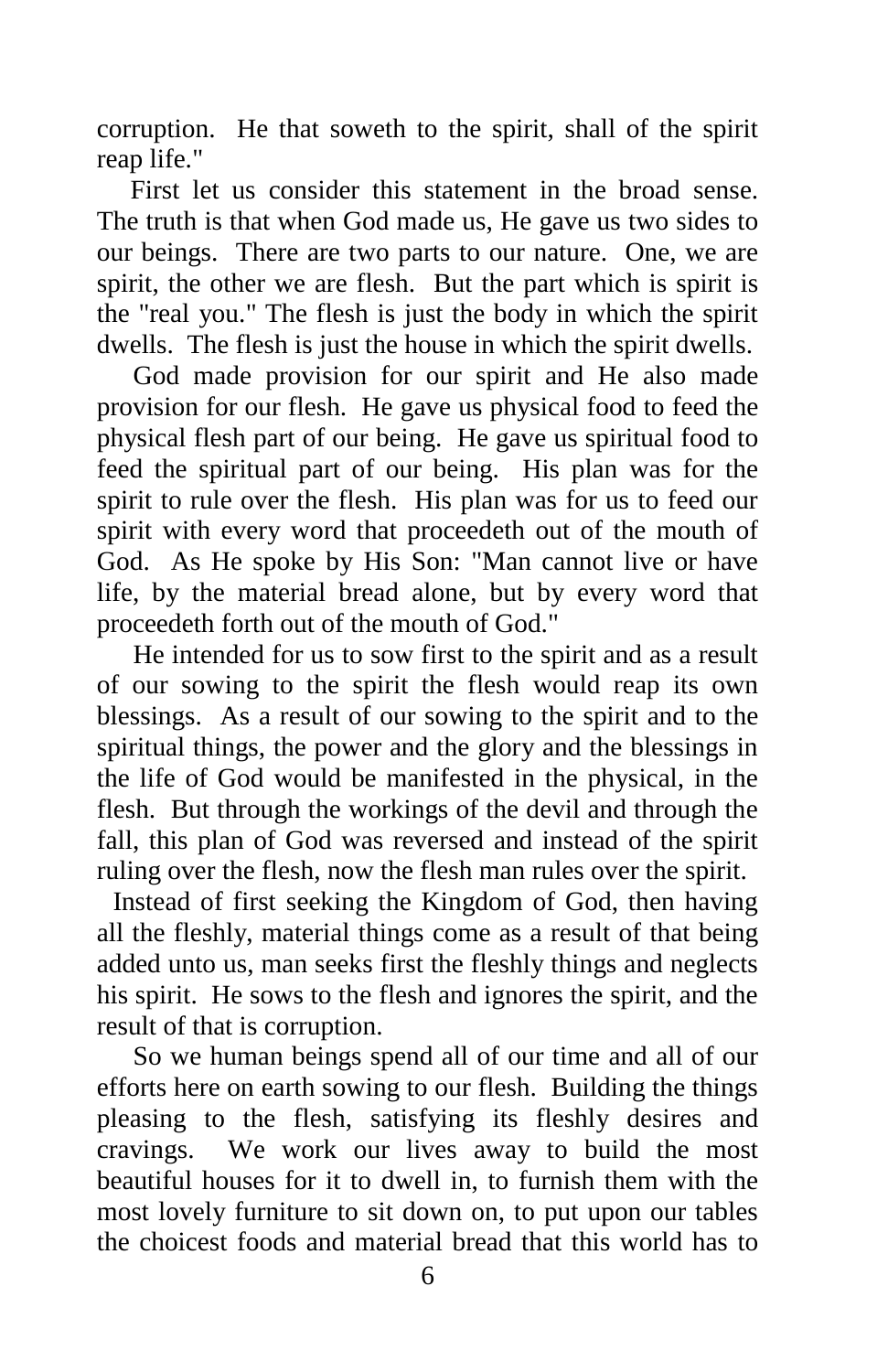offer, to satisfy all of its fleshly cravings. We sell out our souls most of the time to satisfy the lustful desires of our flesh.

And how does our flesh repay us? As the years roll by it betrays us, It becomes sick, diseased, wrinkled, old, rotten, corrupted and after a certain number of years of this kind of sowing have passed by, it becomes so corrupted that it is no longer a fit place for our spirits to dwell in and the spirit must leave it to what is called physical death and move into another realm, either heaven or hell, which ever it has prepared for itself.

This is what happens because men sow to the flesh. They reap corruption. But the Bible also says that if we place the emphasis on sowing to the spirit instead of spending all our time running around providing for the flesh, if we put the greater emphasis on providing for our spirit, feeding upon God's Word, communing with God in the Spirit, praying, communing with our Heavenly Father, feeding upon Him, strengthening our spirit, having union with His Spirit, hearing His precious voice of the Holy Spirit giving us the precious revelation of God's Word. Every word that proceedeth out of the mouth of God which Jesus says is our life.

 Then we reap joy, healing, health, and ultimately as we continue to sow to the spirit we reap victory over death so that we come to the place of our glorious translation from this mortal body into the immortal. From this corruptible into the incorruptible. Then we can cry out: "Oh! death where is thy sting? Oh! grief what happened to your victory? You no longer have victory over us!"

 This is what the Bible is saying to us as Christians, not as lost people, but as Christians. If you sow to the flesh, no matter if you are born again, no matter if you have been converted, no matter if you have accepted the forgiveness of God through the blood, still the Bible says to you, Christians, just as long as you go on sowing to your flesh, you shall just that long, go on reaping corruption.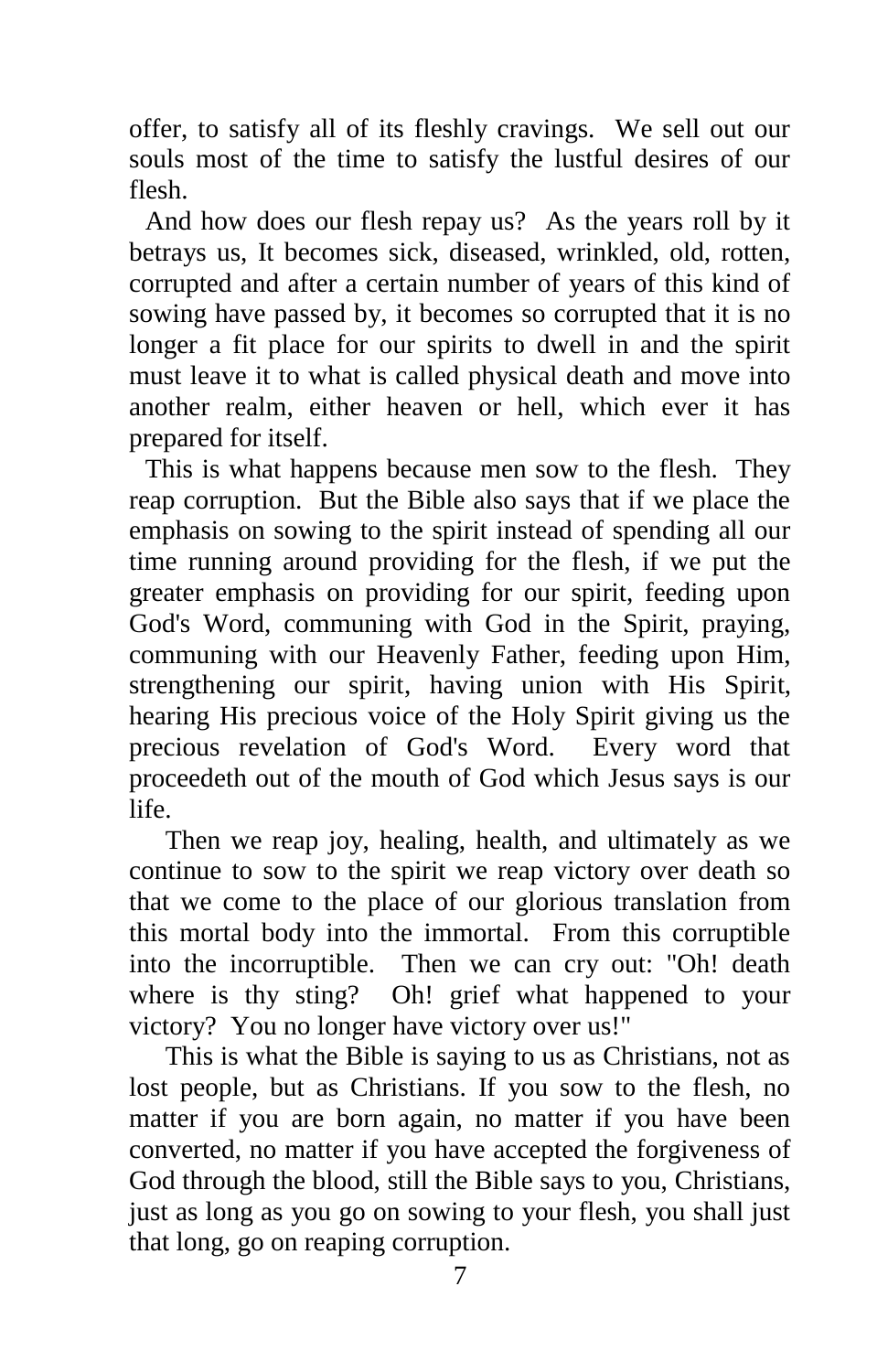There is going to be no marvelous escaping the result of the sowing. Only when you turn and cease to sow in the flesh and begin to sow to your spirit then will you begin to reap faith, peace, joy, love, healing, health and ultimately eternal victory over the physical corruption of death. In a broad sense this is what the Spirit of God says when He says: "If you sow to the spirit you shall of the spirit reap life." Not existence! So many Christians yet are thinking that when the Bible says that Jesus came to give us eternal life, He came to give us eternal existence. This is not what it means, beloved. Everybody has eternal existence, whether they ever turn to Jesus and follow Him or not. Every being that God created is going to exist eternally some place.

Whether on the physical plane or in the spiritual realm, whether he turns to Christ or not. All will exist eternally either in heaven or in hell, whether they get saved or not. So when the Bible says that Jesus came to give us eternal life, it does not mean eternal existence. Jesus came to give us life, peace, joy, health (not even just healing) but eternal health, victory over sickness, suffering, death and all those things which make up a part of death.

 So he that soweth to the spirit reaps life. He that soweth to the flesh will go on reaping corruption. Let us look at this great law of the Kingdom in the specific sense . Notice Paul took a natural law or what is called a law of nature to illustrate the great spiritual truth that he wants to get over to us.

 Paul did not just do this by accident. He chose the natural law of sowing and reaping to illustrate the great truth to us, because Paul knew that God made natural laws and natural truths as a perfect type of spiritual laws and truths. Scripture says in Romans 1:20:

"The invisible things of God, from the creation of the world, are clearly seen being understood by things that are made.

 Here we are told that the invisible truths of God have been before us and visible for us since the foundation of the world, because they are seen in the things that are made.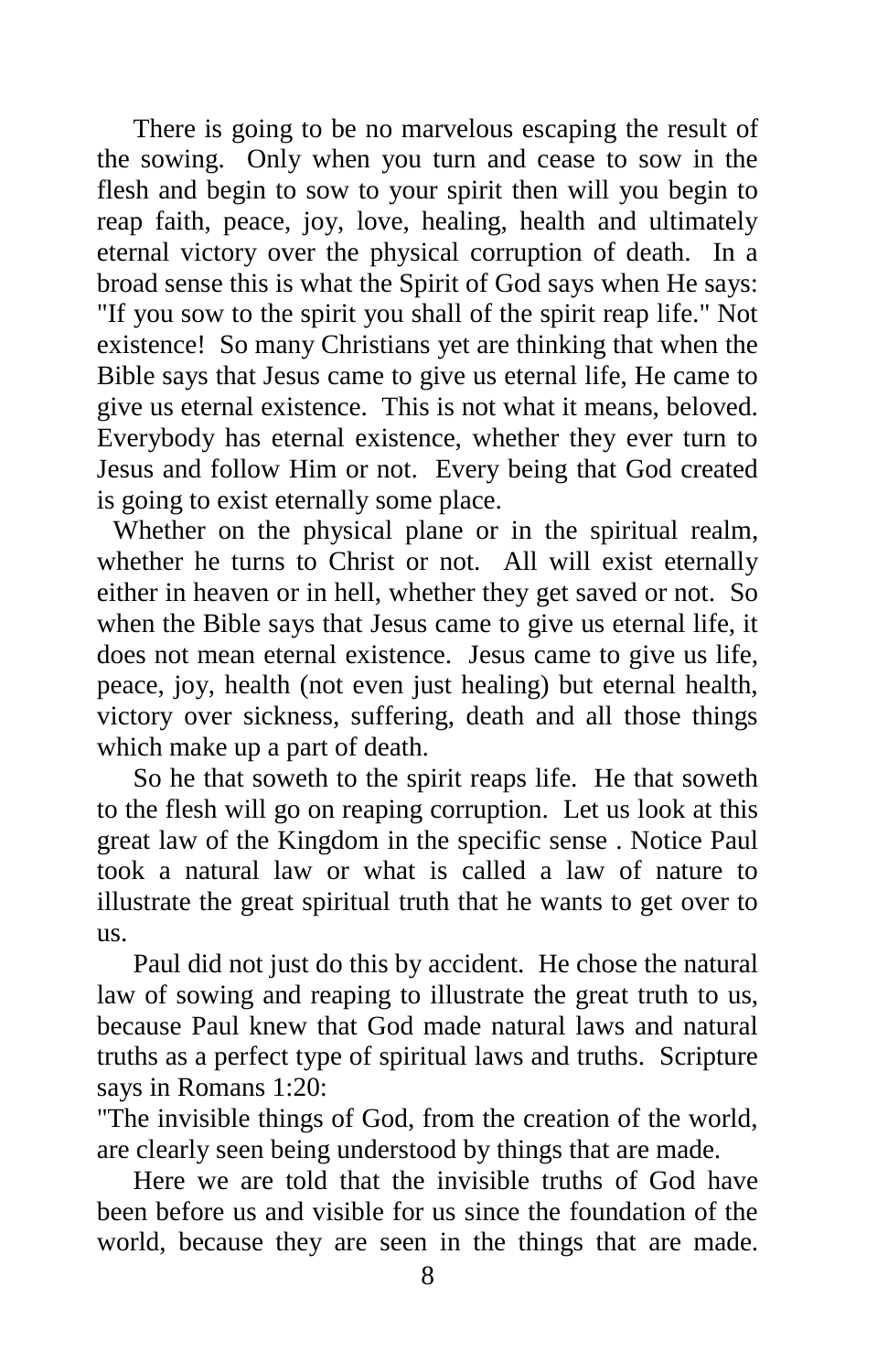Invisible truths are seen in visible things. Or invisible, spiritual truths or laws of God are set before us in the natural visible laws.

 When God created this world, he made everything that is visible a symbol of spiritual truth. Everything that is natural, a type of that which is spiritual. This is why the Bible uses seed as a symbol of the Word of God, water as a symbol of the Holy Spirit, serpent as a symbol of the devil and sowing as a symbol of preaching the Word of God. Not just because the Holy Spirit decided at that time that they would make good symbols, but because the Holy Spirit knew that God created them as symbols of spiritual truths about God and about His Kingdom. Even this law of sowing and reaping which God placed in the earth.

 The natural law of God is a perfect type of God's spiritual law. It will not break down at any point. It proclaims the truth to us perfectly and exactly. So when we let the Holy Spirit reveal to us the spiritual truths, the invisible truths which the visible things proclaim, then we see the spiritual laws of God. Just as the natural law of God is irrevocable so is the spiritual law of God irrevocable.

 Let us specifically examine this law of sowing and reaping given to us by the Spirit through Paul. He makes it very clear; one can only reap what they sow. It is not possible to sow one thing and reap something else. It is against the law of God. No one ever saw a farmer sowing cabbage and reaping corn. It is absolutely impossible. If he sows cabbage seed, he must reap cabbage. If he sows wheat, he must reap wheat. No one ever saw a farmer reaping something different from that which he had sown. No one is ever going to see a Christian reap something different from that which he has sown.

 If he sows only the things of this world, he shall reap only the things of this world. If he spends all of his time sowing efforts to make money, he shall make money, but money will be the only thing he will have. He will not have faith, peace,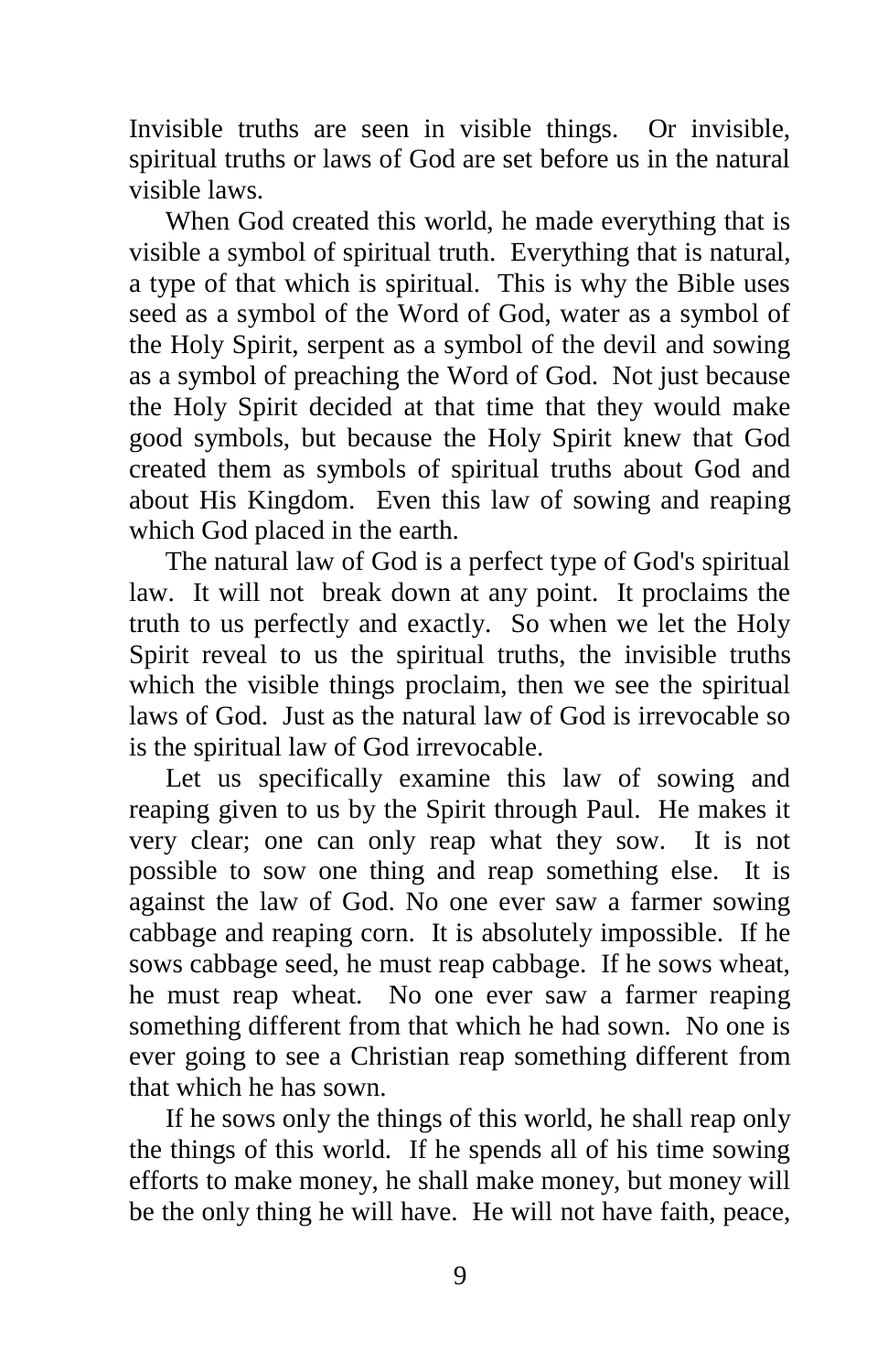joy, health nor communion with God. He will have money and that is all,

He will have the things that money can buy. He will not have victory over sin, victory over sickness or demons or over fear. He will not have victory over wrinkled diseased corrupted flesh. He will never have victory over death,

 He sowed for money and he reaped money. If he spends all his time sowing to build a big beautiful mansion, he will reap a big beautiful, physical mansion. But he will never have the reaping of a spiritual mansion. If he spends all his time sowing to feed his flesh on the things it desires and craves then he will fill his belly with food, he will grow fat and ugly. He will be ruled over by his fleshy appetite instead of ruling over his flesh. He will be miserable and unhappy. He will reap these fleshly things that he has sown for, but he will not reap strength, beauty, faith, power and peace, joy and eternal life. He will reap exactly what he sows.

 If he sows to his spirit, if he spends much of his time feeding upon God's precious Word, his spirit will be fed and he will reap joy in his inner being. He will reap peace, faith, power, supernatural power to overcome every obstacle, every problem, every mountain, every sickness, ultimately it will overcome death itself.

If he sows and spends the greater portion of his time feeding his spirit, and the spirit of others, he will be seeking to build himself a spiritual mansion. In sowing for a spiritual mansion, he will reap a spiritual mansion. He will reap a glorious spiritual house, he will reap beauty in the spirit and all of the things which are the result of spiritual sowing.

Now we have impressed that God's divine irrevocable law is that one will reap exactly that which he sows. And he will reap to the exact degree of his sowing. To the proportion of the time that we spend sowing to the flesh, we will reap of the flesh corruption. Some people spend a little bit of their time sowing to the spirit and a greater time sowing to the flesh. So they reap more corruption than they do life of the Spirit,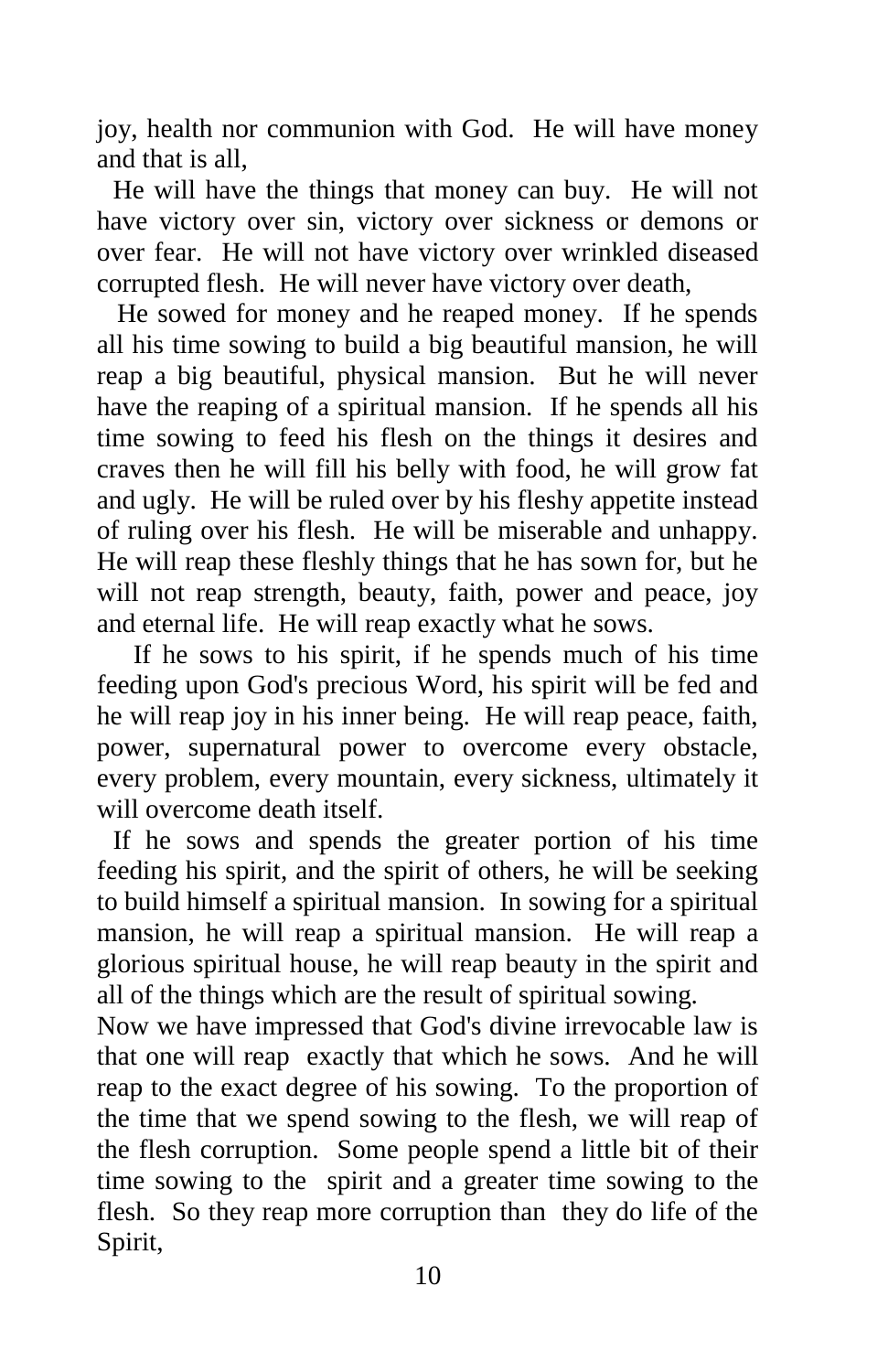The law is perfect and it will not break down at any point. The reaping is exactly to the degree of the sowing. This is why you see Christians who reap a little bit of blessings of the Kingdom of God, but only a little bit. That is because they only sow a little bit to the spirit and a great portion to the flesh and to the world. He that will save his life shall lose it, but he that will lose his life of this world shall gain the life of the spirit, eternal life. To the exact degree that he loses the life of the world, the fleshy, he will gain the spiritual.

 The next point of this divine law of God that we want to see is that one must sow in order to reap. No one ever saw a farmer go out into the field and harvest corn where he had not sown the seed. This is the great problem with Christianity today. They would like to reap but they don't want to do any sowing. The church would like to reap a harvest of souls, but they don't want to labour in the sowing of seed of God's Word. Christians would like to see their churches filled with souls that they have won to Christ, but they don't want to sow their prayers, their witnessing and their teaching of God's Word. They like to reap without sowing.

 Christians would like to reap healing for their bodies, but they don't want to sow the studying of God's Word. The feeding upon the Word of God. The Word who alone can make them strong so that they can have the faith to bring forth the victory. They don't want to sow the time that is needed in prayer and in communion with God, sending out spiritual faith which calls forth the power of God. That which builds them up to the point of faith where they can receive their healing.

 They would like to reap miracles, but they don't want to sow prayer and faith and communion with God and the effort of feeding upon God's Word that can build them up and enable them to grow to the point of faith where they can bring forth miracles. They simply want to run to some preacher or some evangelist whom they think has some kind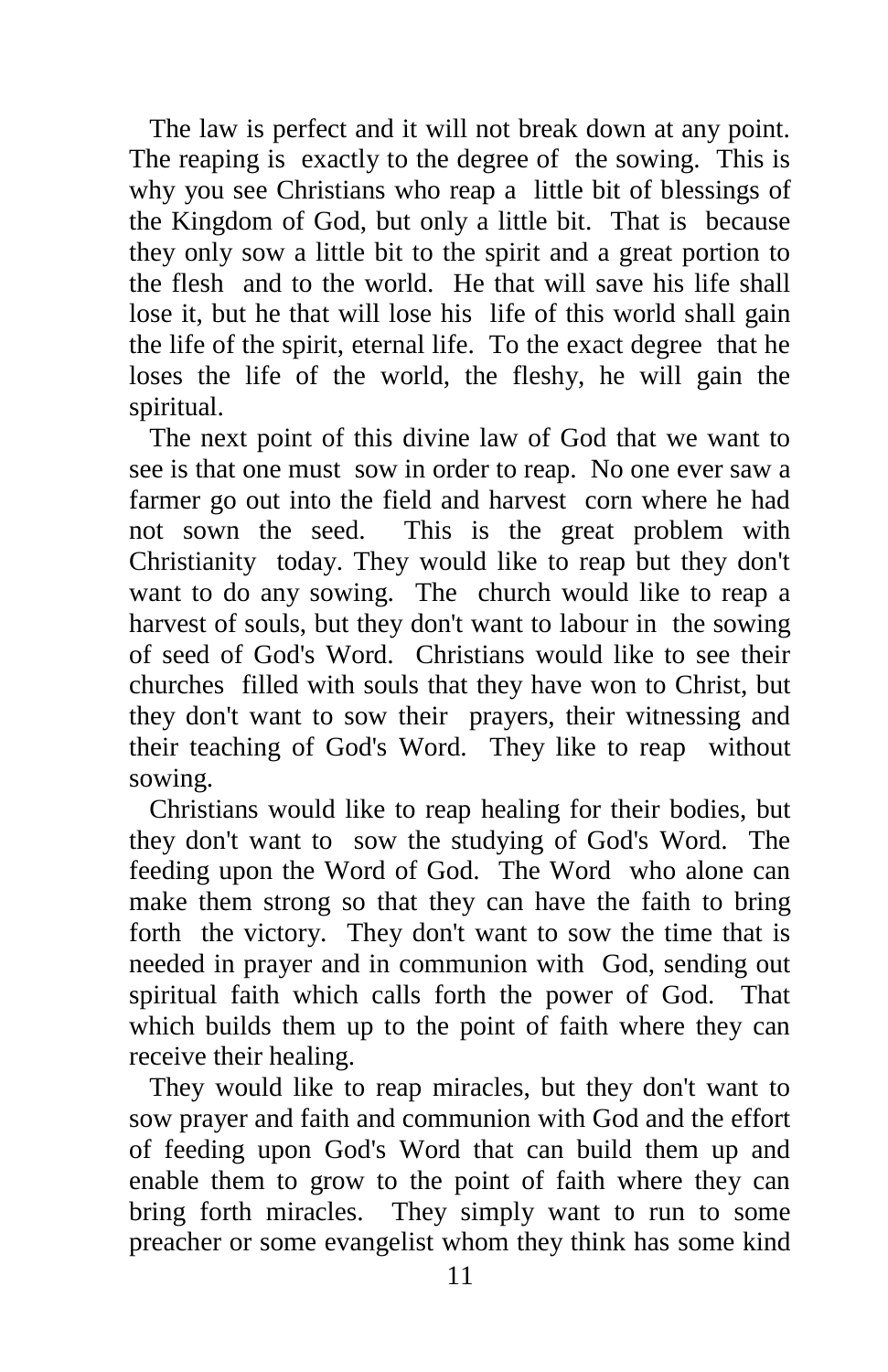of special power and they want to reap a healing without any sowing whatsoever.

 Tragedy, tragedy, it shall never be. When one goes to the evangelistic tent and they see one or two miracles in a two week campaign, they have not seen those one or two miracles because the evangelist has some special power or because some special power was there. They saw one or two miracles because someone happened to come in who had been sowing. Sowing faith, seeking God's truth and as that person's sowing and the evangelist's sowing were joined together the power of God came forth and there was a reaping of a miracle.

 There is no reaping without sowing, beloved. This is God's divine law and you can settle upon it. If we want to reap faith we must sow feeding upon God's Word. If we want to reap peace we must sow feeding upon God's Word. If we want to reap spiritual power then we must eat of that which is given to us to make our spirit strong and to give us spiritual strength. The Word of God must be eaten as the minister feeds it to us. We must eat it as the Bible is set before us and as we pour over God's Word. We must eat it when on our knees before God and the Spirit speaks to us those precious words which feed our souls.

 We must sow those things if we would reap a harvest of victory. There cannot be reaping, beloved, without first a sowing. It is frustration, a treadmill of foolishness for Christians to go on imagining that they are going to reap revival in the earth or a great harvest of souls, harvest of healing, of health, of victory over death, of the Kingdom of God coming in, to imagine that Jesus is going to come and bring forth some great and mighty harvest without the sowing of the Body of Christ in the earth, without us sowing, that is never going to be.

 The next point that we want to see is that after the seeds are sown, after a farmer goes out and sows his seeds, the seeds must be watered, must be cultivated in order to bring forth a harvest. Because there are thorns and thistles in the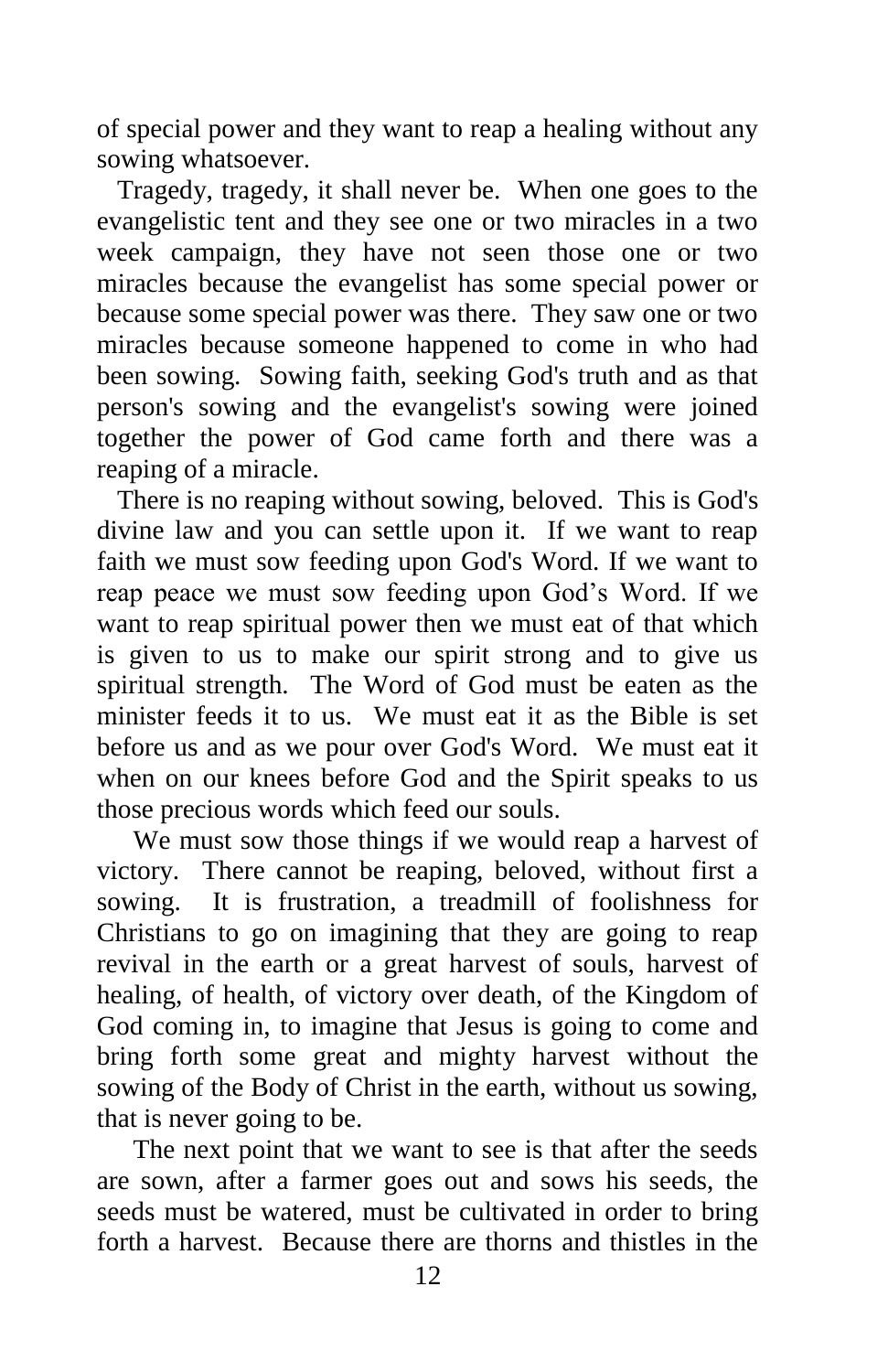earth, because through the fall a curse came upon the earth, there are weeds and those things which would come up around the farmer's plants and choke them out. The farmer must water and cultivate his seeds in order for the harvest to come.

 Beloved, when we sow seeds of prayer for healing, those seeds must be watered after we have prayed the prayer of faith. They must be watered by our communion with the Spirit of God. The divine river of life which flows into our beings, so that faith remains high. Because there is a curse upon the earth, there are thorns and thistles. There are demons and devils of the demoniac kingdom which try to move in seeking always to destroy our faith. Seeking to make us doubt in our hearts. Jesus said: "Whosoever will say to the mountain be moved, and doubt not in his heart that which he said shall come to pass. "

 Because of the curse of the earth and the demons that will be sweeping in to make us doubt in our hearts we must continue to water the seed with the prayer of faith that we have planted. By drinking of the divine river of life, communing with God and keeping faith strong. We must cultivate that seed by keeping all the thorns and weeds out. By not allowing ourselves to be influenced by many voices around us. To the unbelieving, skeptics and religious teachers who would turn us away from our faith and the thorns and thistles that would rise up around us and choke out our harvest.

 We must weed out all those things in our lives. We must separate ourselves unto the Spirit of God. We must water, cultivate until the harvest is brought forth or the prayer answered. When we sow the seed of the Word of God in a lost person's heart, we must pray for them, seek to watch over them, water that seed that we have planted with our prayers, love, fellowship, seeking always to overcome the lies that the demons would plant in their minds and hearts. The lies that even other people would plant in their minds and hearts. We must seek to feed that young babe in Christ,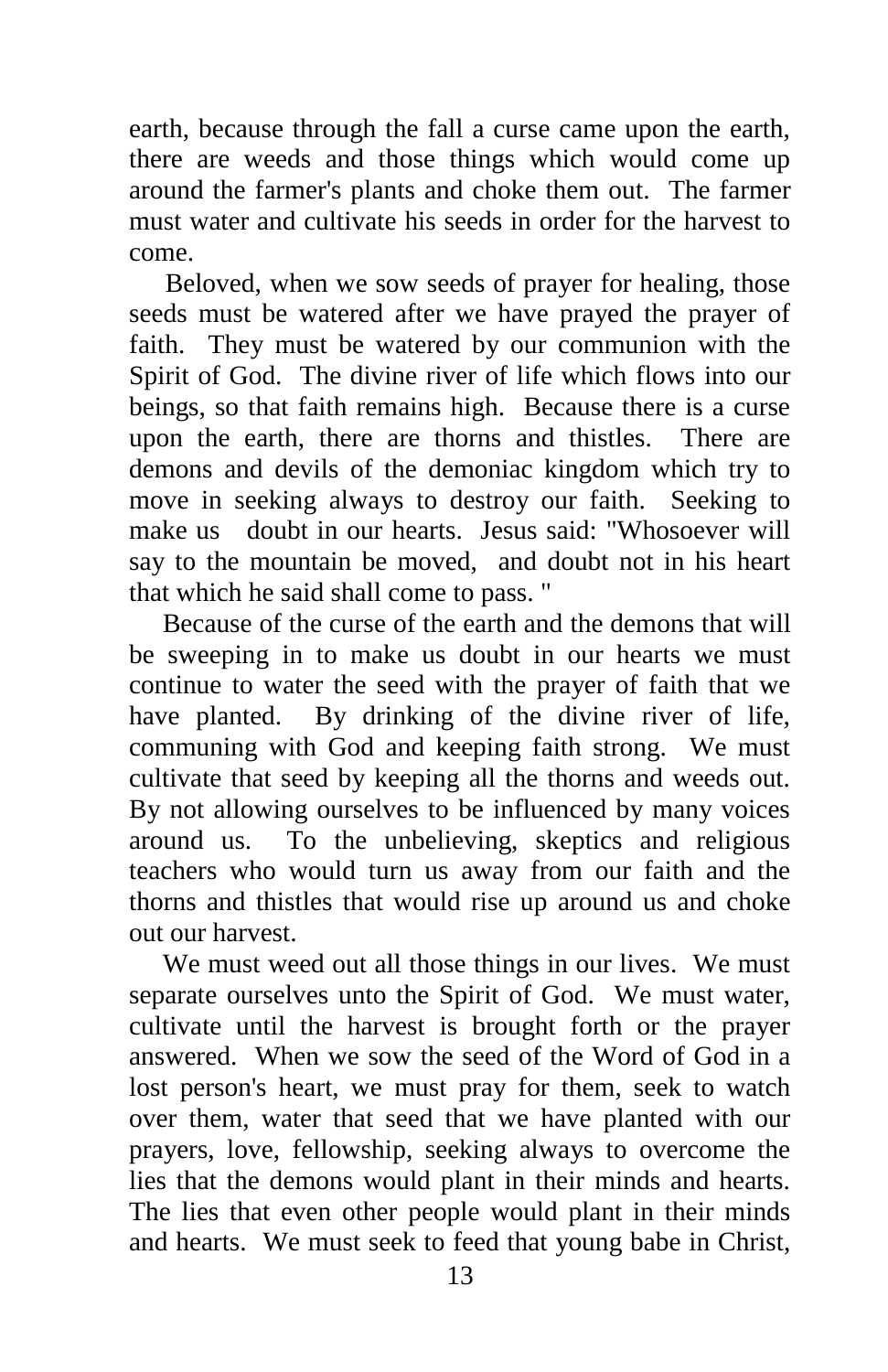to water that which we have done, teaching them more of the Word of God and helping them to grow up into a harvest of a mature Christian, a son of God, a mature son of God.

 As we sow our seeds in prayer and faith and witnessing, we must water and cultivate those seeds to be sure the harvest comes forth. Then also we must be willing to allow a period of time for the harvest to come forth. No farmer ever planted corn today and expected to reap the harvest today or tomorrow. He knows that there must be a period of time for the seed to germinate, for life to come forth. Time for the young plant to spring out of the ground and grow up and bring forth its fruit. This is the problem with so many Christians today.

They expect to reap a harvest today. They are not willing to go on believing God. To continue to water the seed until the healing comes forth and the reaping of the harvest of answered prayer comes.

When we witness to others we don't understand sometimes, that when we plant seed in somebody's heart just because we don't lead that person to Christ right away does not mean that the seed has not been planted. Just because we don't reap the harvest right then does not mean that the seed won't germinate and come forth in the harvest of a soul. So we should be continually sowing, knowing that in God's time, God will I bring forth the harvest.

 We should sow seeds of prayer and faith for our healings and our needs. We should sow with absolute confidence that in God's time, God will bring forth the harvest. The scriptures make it very clear that God is

able to supersede and overrule even His own laws, both physical and spiritual and that at times He will bring forth a miracle in an instant. It is true and it is revealed to us that if the Spirit of God leads, one is able to sow the seed of prayer and in a moment God overrules the law of growth which He has planted in the natural and in the Spirit and supersedes these laws and performs a miracle. He did this for Peter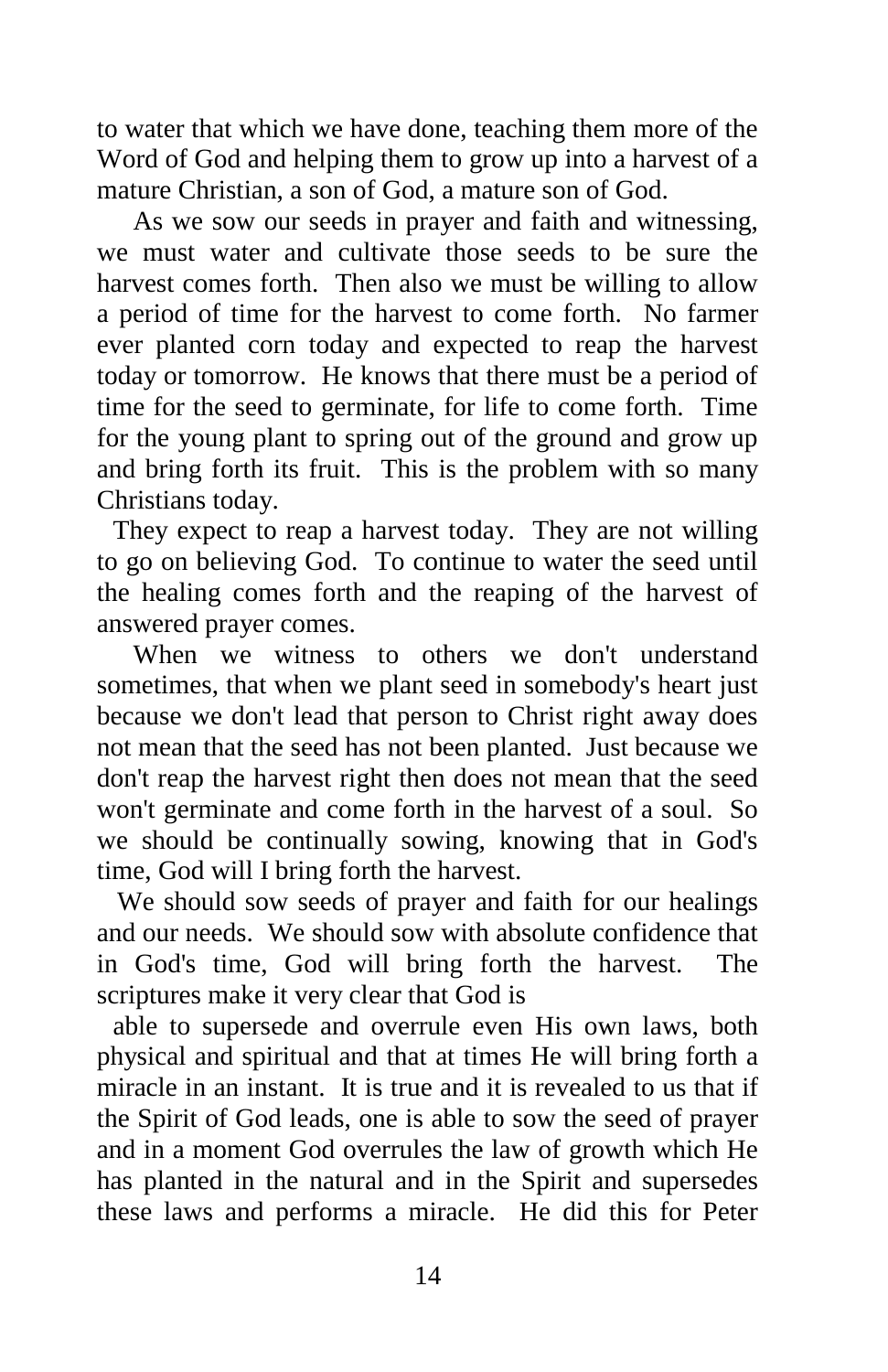when Peter walked on the water or when He brought forth countless miracles of healing.

 If God does not choose to bring forth the harvest of our plantings instantly and miraculously by superseding His own laws of sowing and reaping and of growth, yet we can be absolutely certain that the harvest will come if we sow the seed of prayer and faith and continue to water and cultivate that seed until the harvest comes.

 Then we would like to point out this glorious fact to you. It is God that giveth the increase. The farmer can plant the seed, water, cultivate, keep the weeds out, and he can walk in all of God's laws of sowing and reaping but the one thing he cannot do is give life to the plant. The one thing he cannot do is bring forth the fruit. God alone can create the fruit miraculously. Science has been trying to study how a plant has life and produces fruit, but they can never discover the secret of life. They will discover many secrets of the laws of God by which life is given, but they will never discover the secret of life itself.

 The power of creating life remains in our God. We can sow and plant, cultivate, but God will give the healing, God will give the miracle, the answered prayer, the life.

 The last great point is that God is unchangeable. His law is unchangeable. He says: "I am the Lord, I change not." If we sow the seed, water it, cultivate it we can with absolute assurance and we must with absolute assurance know that the harvest will come forth. The problem with us today is that too much of the time we are concerned about the harvest rather than being about sowing, planting, watering, cultivating. We just want to reap the harvest. We feel that it is up to us to bring the harvest.

 We look at ourselves and sometimes the devil convinces us that since it is up to us we could not ever possibly reap the harvest of the healing of a cancer, or of a deliverance from demons, or of blind eyes opened, or deaf ears unstopped, yea even of a limb restored. A harvest of death completely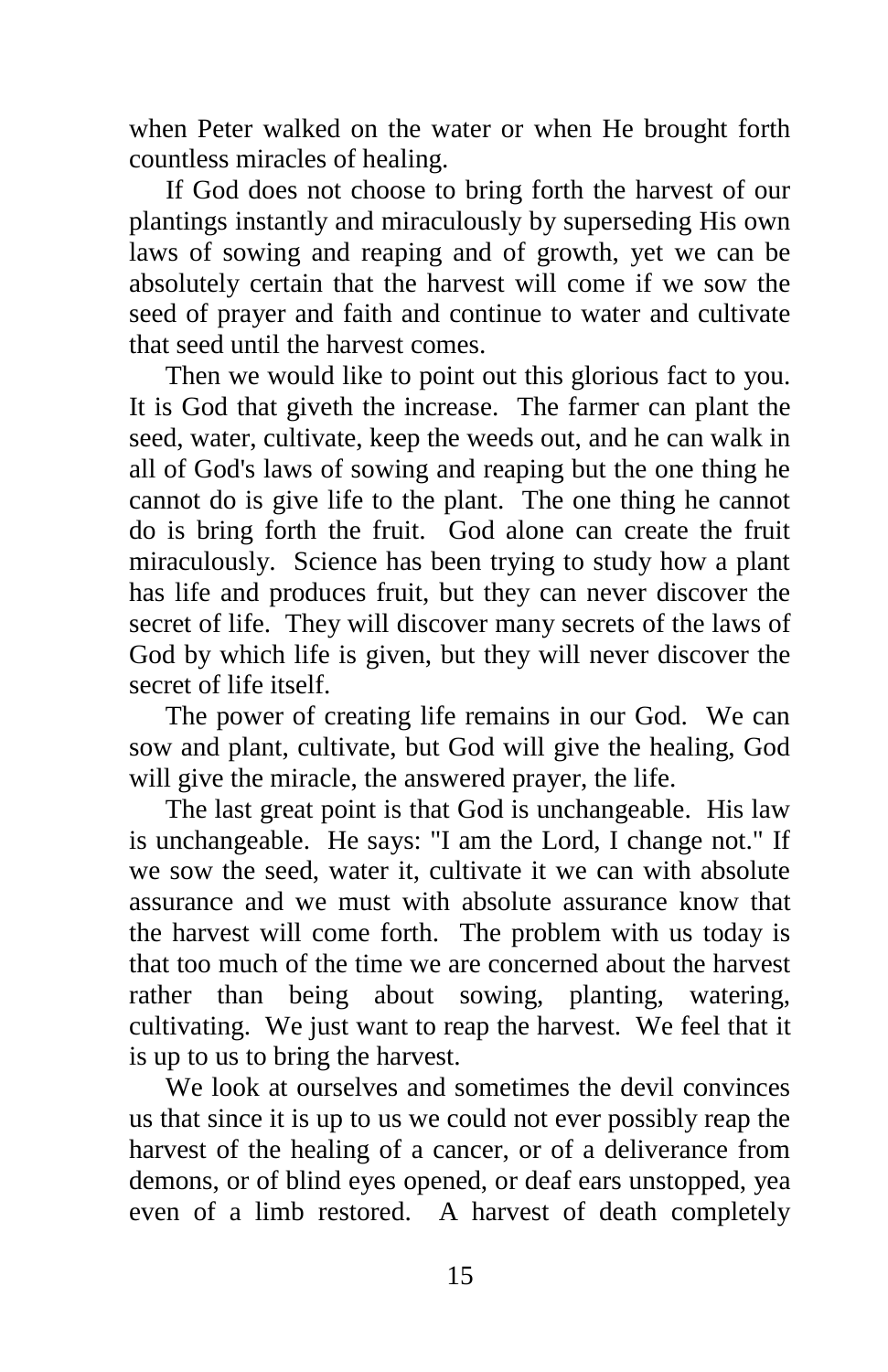overcome. Only because we have not yet seen the glorious truth that the harvest depends upon God. It comes from God.

 Our business is the sowing, watering, cultivating. If we sow, we don't have to be concerned about the harvest. The harvest will come forth of itself by the supernatural power of God.

 When I was young in the ministry of Jesus Christ, I carried the heavy burden on my shoulders continually of feeling that I had to bring forth, the harvest. Then when I was called into the healing ministry I carried the heavy burden of feeling that I had to bring forth the healing. I was weighed down so much under the burden most of the time that I spent more time trying to harvest than I did sowing, watering, cultivating. Until God made real to me that the harvest would come forth of itself. That He would give the increase. "Seek ye first the Kingdom of God and these things shall be added unto you."

 "He that goeth forth bearing precious seed, shall doubtless come again rejoicing." Doubtless come again rejoicing. "Blessed are those that sow beside all waters." My job is to sow the word, to sow prayer, to sow faith and water it with communion with the Spirit of God. Then the harvest is bound to come forth of itself.

 The harvest of your healing, the harvest of your deliverance is bound to come forth.

 We close this study by saying, dear Christians, the great need in the church today is for men to stop running around trying to reap the harvest of souls and of healing and of deliverance with the carnal efforts of works all the time. The great need for Christians is to get down on their knees and begin to sow the spiritual seed of prayer and faith toward God.

 The great need is to pray that God sends forth labourers into the harvest. To send forth healing power, His healing into the church of Jesus Christ. When enough prayers mount up to God, enough of that seed is sown and watered, then there will come a great outpouring of the Spirit of